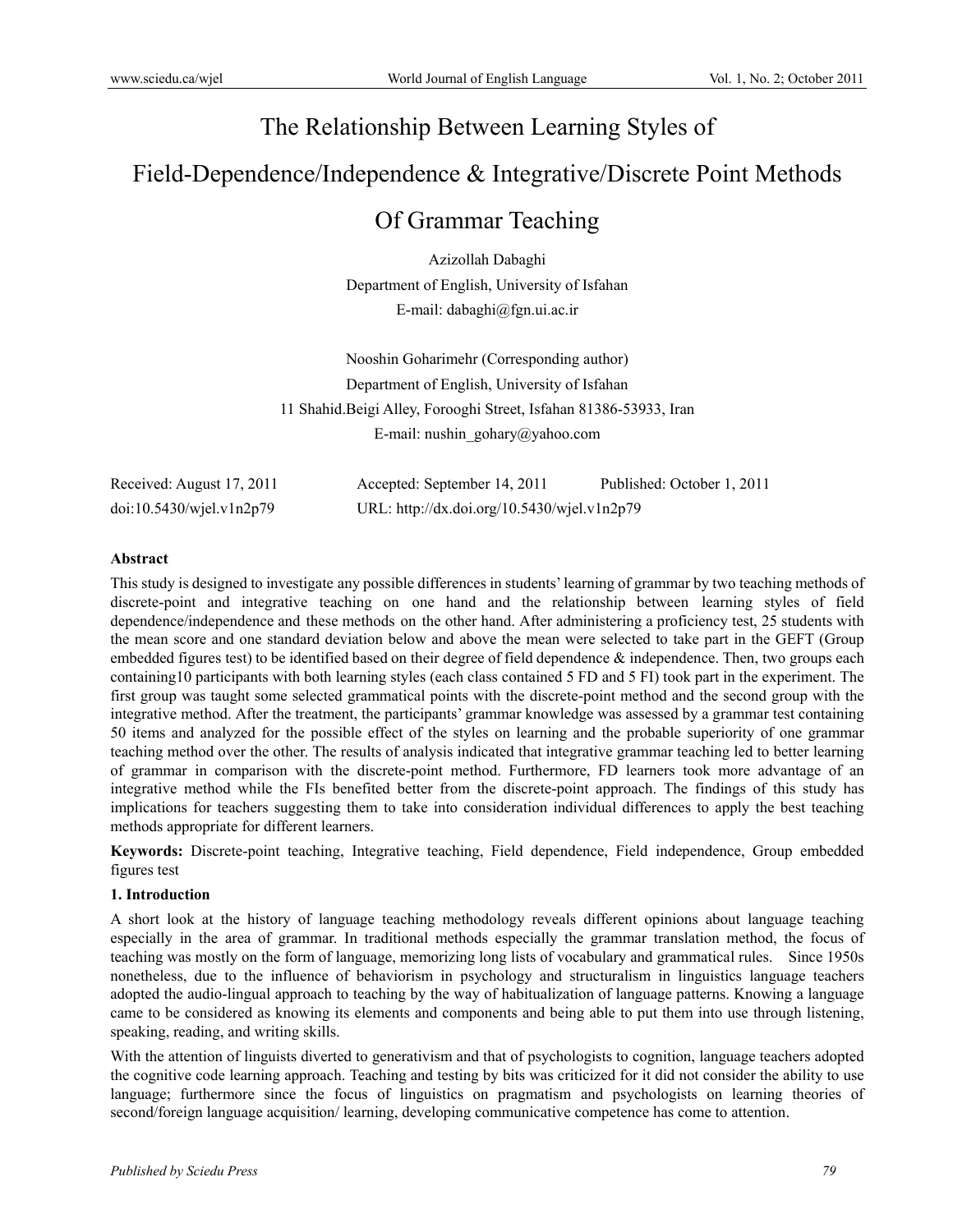From another point of view, traditional methods especially the grammar translation method, in the case of grammar, overemphasized the use of deductive reasoning in language teaching. While it may be appropriate at times to articulate a rule and then proceed to its instances most of the evidence in communicative second language learning points to the superiority of an inductive approach to the rules and generalizations. However both inductively and deductively oriented teaching methods can be effective depending on the goals and context of a particular language teaching situation (Brown, 2000).

Closely related to these two methods of teaching, are two other strategies. One is integrative (holistic) method for grammar teaching in which the rules are provided in a communicative context to be then extracted and learned by the learners. According to Farhady (2006) this method contains the actual aspects of activities that one must normally perform in language use. In contrast, in the discrete-point (atomistic) method rules are presented out of context, by the use of demonstrations or drills for which a good example is the audio-lingual method. Although, according to some researchers this method has no relation to the real life situations.

As we see, choosing an appropriate method is not an easy job especially when more other factors come to play roles in teaching. Among these factors are the cognitive ones which contain styles of learning. Two important cognitive styles are field dependence and field independence. According to Chastain (1988) some learners are more dependent on their surrounding circumstances (field dependent) while others are more independent in their thinking and actions (filed independent). Researchers confirm the relation of these two styles with learners' achievement. In the area of second language acquisition evidence has been found for its effect on ESL learners. However, researchers have not come up with strong evidence as to the relation of these learning styles with the holistic and atomistic teaching of grammar.

In fact, little research has been done on this area. Therefore, theoretically this study serves as a step towards the recognition of the link between the students' psychological traits of field dependence /independence and teaching strategies of discrete point and integrative grammar teaching. The outcome of this study can pave the way for better approaches to teaching of grammar to SLA students with different psychological traits and cognitive styles.

# **2. Review of Literature**

Since the beginning of language teaching a vast range of methods and approaches have been identified and applied to the classrooms. Among these approaches are discrete-point and integrative teaching. According to Oller (1979) discrete-point analysis necessarily breaks the elements of language apart and tries to teach them separately with little or no attention to the way those elements interact in a larger context of communication. However, the integrative method tries to teach language in the context and is concerned with meaning and total communicative effect of discourse (Salehi, 2008). The rational for integrative teaching is that since language is for the purpose of communication, teaching should be concentrated on communicative use of language in real-life situations (Farhady, 2006).

As we know, teaching a language contains teaching of different abilities and components. Grammar as one of its important components has gone through various changes in the area of SLA since the beginning of language teaching. But which one is the best? In relation to the discrete-point method for grammar teaching the history of teaching methodology has given us much experience. A related approach to this method was audio-lingual method. The audio lingual method (ALM) was firmly grounded in linguistics and psychological theory. Structural linguists represented a "scientific descriptive analysis" of various languages; at the same time behaviorist psychologists advocated conditioning and habit formation models of learning which were applied to mimicry drills and pattern practices of ALM. (Brown, 2000)

 In fact, the most important characteristics of the ALM method were memorizing set phrases and over-learning. Grammatical patterns were represented through repetitive drills. This kind of atomistic approach to teaching grammar proved to be of no much efficiency. Students were made to repeat and memorize to internalize the grammatical pattern of the sentence while they didn't know much about the communicational application of that sentence.

The age of audio-**lingualism** with its focus on surface forms, rote practice and repetitive drills for grammatical patterns waned when there appeared a revolution in linguistics. Chomsky directed the attentions towards the "deep structure" of language while the psychologists began to consider the fundamentally affective and interpersonal essence of learning. As they recognized the importance of both cognitive and affective factors in SLA (Brown, 2000) there was brought about a shift from the grammar translation and audio-lingual methods. These methods according to David Nunan (as cited in Brown, 2000) were called "designer" method. A shift, now, occurred according to the way grammar was thought. More integrative approaches came to practice. A motivating and meaningful context was applied to teaching of which students could extract and learn grammar patterns better. Instead of asking the students to memorize a rule and then trying to do the exercise related to that pattern they were presented by meaningful contexts like dialogues, and reading text. They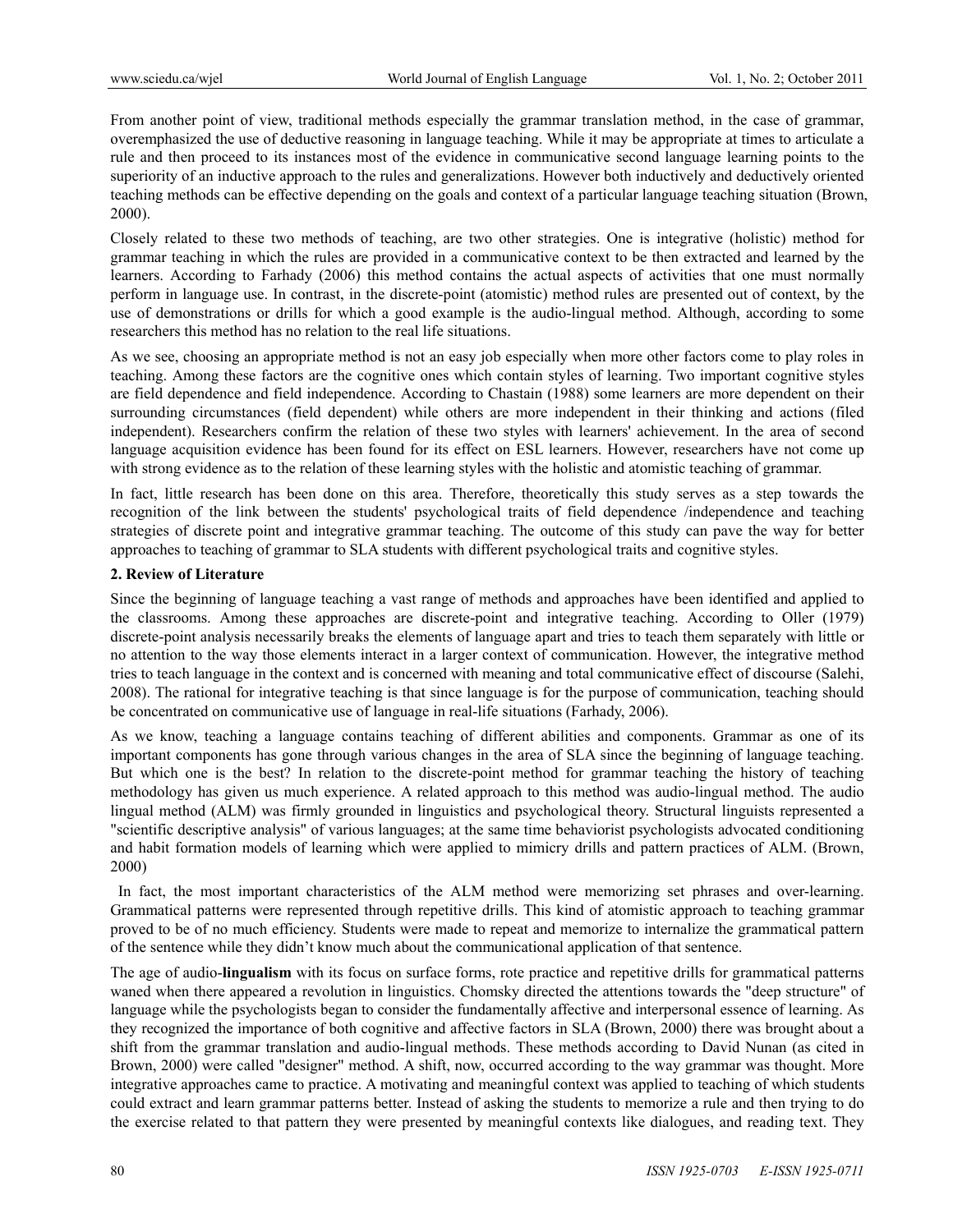first learned how a pattern is used in everyday speaking and communication then, they extracted the point out of the context. In communication approaches learners use the language to learn it instead of learn how to use the language. They learn how to fulfill their communication needs and then are presented with the grammatical rules which they can extract out of the meaningful context they learned previously.

As we see, according to different methods, Classroom activities may be of various types. They may center primarily on usage or use. They may require the students to receive a message or to produce one. They may involve whole class activities, small group interaction or individual work. They may be inspired by ideas drawn from different areas of science, especially psychology. However, whatever method or material is selected, the learner as a person with psychological and cognitive variables shouldn't be forgotten. More recent approaches have tried to focus on the learner rather than teaching. The learner as an individual brings different factors with him to the classroom such as his past experience, his view toward the special language he is learning, and his learning style and strategies.

Multiple studies have been done to identify learner types and the best fitting method for them since recognizing the learner variables can contribute to the selection of a good method as well. Learners have different styles. They might be thought of as "cognitive, affective, and physiological traits that are relatively stable indicators of how learners perceive, interact with, and respond to the learning environment"(Keefe 1979), or more simply as " a general predisposition, voluntary or not, toward processing information in a particular way"(Skehan, 1991). Learning styles mediate between emotion and cognition. People's styles are determined by the way they internalize their total environment and since that internalization is not strictly cognitive we see that physical affective and cognitive domains merge in learning styles (Brown, 2000). Differing contexts evoke differing styles in the same individual.

From early research by Ausbel (1968) to recent research by Reid, Ehrmanand Cohen (as cited in Brown, 2000) literally many styles have been identified. Ausbel (1968) identified 18 different styles out of which only a few have received attention. One of these styles is field dependence/independence. Having suggested that there are three field related cognitive styles: field- dependence(FD), field independence(FI), and field neutral(FN), Witkin, *et al*. (1971) argued that on the basis of each individual's way of distinguishing figures from the distracting surroundings, their learning styles can be detected.

Many researches have been performed on FI/D considering it from different aspects. In the case of age the literature has shown that FI increases as a child matures to adulthood, that a person tends to be dominant in one mode or another, and that FI/D is a relatively stable trait in adulthood .In the case of sex, in western culture the results have shown that males tend to be more FI, and that FI is related to one of the three main factors traditionally used to define intelligence(the analytical factor) but not to the other two factors (verbal comprehension and attention concentration) (Brown,2000).

However, learning style research has examined the effects of tailoring teaching to students' learning styles (Hansen-Strain 1989). It has shown that matching learning styles has a positive impact on students' achievements, interests, and motivation (Smith and Renzulli 1984). In the case of achievement and the relation of FI/D to success in language learning two conflicting hypothesis have emerged. First, FI is so closely related to classroom learning involving analysis, attention to details, and mastering of exercises, drills and other focused activities. Recent research supports such hypothesis (Brown,2000).Naiman (as cited in Brown,2000) found in a study of English-speaking eight, tenth, and twelfth graders who were learning French in Toronto that FI correlated positively and significantly with language success in the classroom. Other studies done by L. Hansen, Stansfield, Stansfield and Hansen (as cited by Brown, 2000) found relatively strong evidence in groups of adult second language learners of a relationship between FI and cloze test performance, which in some respects requires analytical abilities.

Chapelle and Roberts (as cited in Brown,2000) found support for the correlation of a FI style with language success as measured by both traditional , analytic, paper pencil tests and by an oral interview.(the later finding the correlation with the oral interview was a bit surprising in light of the second hypothesis, discussing below).Abraham (as cited in Brown, 2000) found that second language learners who were FI performed better in deductive lessons while those with FD styles were more successful with inductive lesson designs. Still, other studies done by Chapelle & Green, Alptekin & Atakan, Chapelle & Abraham (as cited in Brown, 2000) support superiority of a FI style for second language success.

The second hypothesis proposes that primarily FD persons will, by virtue of their empathy, social outreach and perception of other people be successful in learning the communicative aspects of a second language. However, little empirical evidence supports this theory. The reason may be the loss of a true test of FD (Brown, 2000).

There are also other disputes in the case of possibility for FI/D to be contextualized and variable as conceived by psychological researches. In second language learning however it may be incorrect to assume learners to be either FI or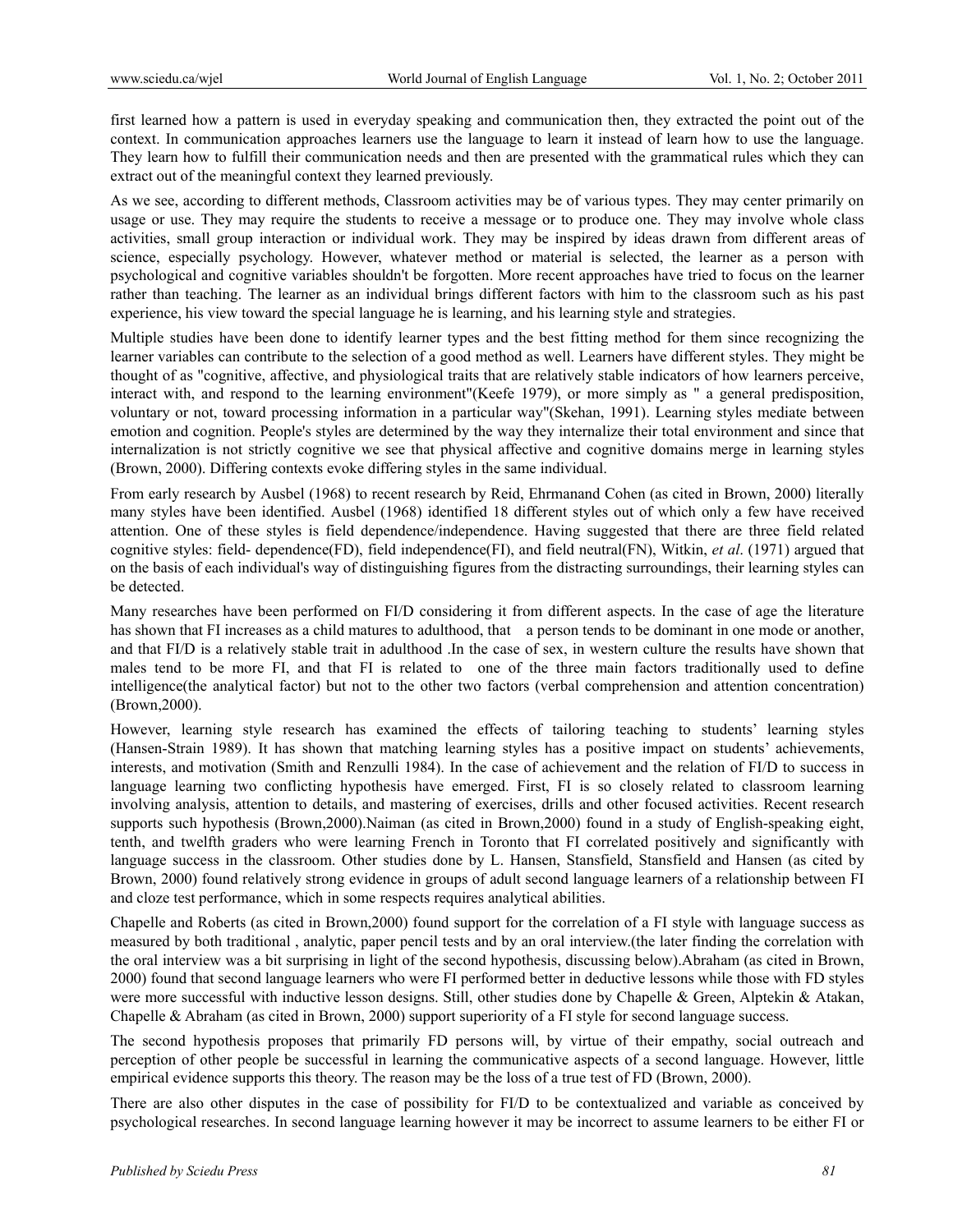FD. Along with such different and various results there still feels a need for more research. Since there has been little attention to the significance of these styles for grammar teaching, we tried to see whether the holistic and atomistic methods would make a difference for learning of grammar on one hand and on different style learners on the other hand. Since FI learners are considered to learn patterns independent of other factors we assumed that they do better with the discrete-point method which presented grammar out of context. Furthermore, the FD learners were assumed to be more dependent on the context presented for a grammatical rule, therefore they were assumed to take more advantage of an integrative method which provided them with a meaningful context for learning.

# **3. Research Hypotheses**

1. The integrative method leads to better learning of grammar compared to the discrete-point method.

2. The integrative method is more effective compared to the discrete-point method to promote the grammar knowledge of field dependent learners.

3. The discrete point method is more effective compared to the integrative method to promote the grammar knowledge of field independent learners.

### **4. Methodology**

# *4.1 Participants*

The participants of this study were students of a language school studying English as a foreign language. They were 20 female students between the ages of 25 to30 studying at the low intermediate level.

### *4.2 Instrumentation*

1- An English proficiency test of grammar containing 50 multiple choice questions to ensure the homogeneity of participants. The reliability of the test was calculated to be 82% (see Appendix A).

2- The group embedded figures test (GEFT) which served to find out the degree of field-dependence/independence of the students before performing the research. Students had to find common geometric shapes in a larger design. The GEFT has been developed by Witkin, Raskin ,and Oltman (1971). The GEFT classified individuals into three groups: FD, FI, and NU. The GEFT includes three parts. The first part was practice figures. Participants received the standardized instructions while practicing the first part. The second and third parts were test figures. The participant is required to locate a simple figure embedded within each complex figure. The second and third parts had 9 more difficult figures for each and were used to determine the CSs. Participants had 5 minutes to complete each part. The score was the total number of embedded figures correctly traced in both part 2 and 3 (scores range 1–18). Missing or omitting figures were scored as incorrect. Individuals scoring greater than the 12were classified as FI, whereas those scoring less than the 6 were considered as FD and those scoring between 6 until 12 were select as NU.

3-The selected grammar items were: question form: Yes/No and Wh-questions, present continuous, present simple, negative statements, third person singular s, prepositions, articles, pronouns, modals( can, have to, should)

4- An achievement multiple choice grammar test containing 50 items based on structures taught in the course. The reliability of the test was 86% (see Appendix A).

### *4.3 Procedure*

The participants were selected from the students taking part in a language learning course lasting for 25days. After administering a language proficiency test, 25 students with a standard deviation below and above the mean were selected from two different classes to take part in the GEFT test to determine their level of field dependence. Finally, 10 FD and 10FI students were assigned to two groups in a way that each class contained 5 FI and 5 FD. The course book for both groups was interchange- intro- part A taught by the same teacher. The classes met six days a week, 90 minutes each day. Ingroup1, the selected items were taught with the discrete-point method (out of context) and in group2 the items were taught using the integrative method (contextualized). After the treatment which took the entire course, an achievement test containing 50 items was administered in order to see the probable relationship between the learning styles and the two previously stated grammar teaching methods and also the possible difference between these two methods regarding grammar learning. Finally the results went under statistical analysis (T-test) to find the possible effect of FD/I on subjects' acquisition of grammar points.

# **5. Results and Discussion**

## *5.1 Comparison of the integrative and discrete-point methods*

After the treatment, the participants took part in a grammar test. The scores of both groups were compared by a t-test to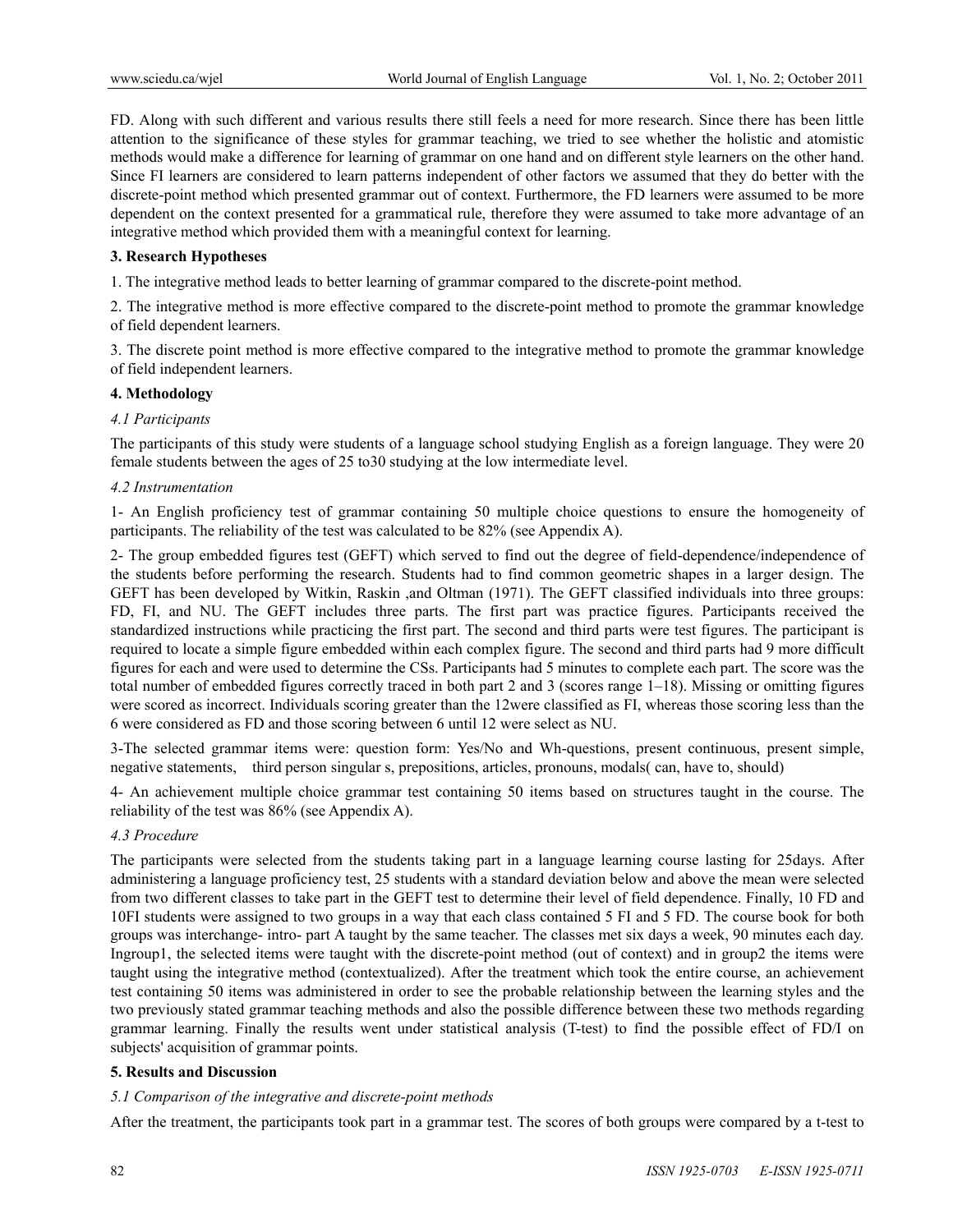detect any possible differences as predicted in the first hypothesis.

# <Table 1 about here>

As shown in table1 the mean of the discretely taught group was 34.10 and that of the integratively taught group was 40.50 ( $p<0.05$ ). Therefore we can conclude that the second group which was taught by the integrative method outperformed the first group taught by the discrete-point method on the grammar test. Thus, the first hypothesis is confirmed.

# *5.2 Comparison of means of field dependent learners in both groups*

To test the second hypothesis, the scores of FD learners in both groups were compared with another t-test.

# <Table 2 about here>

As shown in Table2, the mean score of the FD learners in the second group which was taught by the integrative method was42.80 and that of FD learners which were taught by the discrete-point method was 37.60(p<0.05). Thus the second hypothesis is confirmed. The FD learners appeared to benefit better from the integrative method compared to the discrete-point method.

# *5.3 Comparison of means of field independent learners in both groups*

To test the third hypothesis, the scores of FI learners in both groups were compared with another t-test.

# <Table 3 about here>

As you can see in Table3, the mean score of the FI learners in the first group taught by the discrete point method was39.80 and that of FI learners in the second group was  $32.80(p<0.05)$ . Therefore the third hypothesis is confirmed too. FI learners benefit better from the discrete-point method compared to the integrative method.

# **6. Conclusion and Pedagogical Implications**

In general, the present study tried to examine the role of two grammar teaching methods in improving students' grammar proficiency, and also to examine the role of the two cognitive styles of FD /I in relation to teaching methods. For this purpose, two groups of learners participated in this study. The GEFT test was used to assess the degree of FD/I of learners. During a period of 25days, some grammatical structures were taught to one of the groups discretely and to the other integratively. After the end of this period, an achievement test was administered and the results were analyzed by SPSS. Results showed that the integrative method of grammar teaching could lead to better achievement compared to the discrete-point method. Furthermore, the cognitive styles of FD/I are significant factors affecting language learning. There are some researchers like Ellis (1986) who argue that FD/I do not appear to be an important factor in SLA. However other researchers like Naiman, Stansfield, Chapelle and Roberts emphasize the significant effect of these styles on language learning. In short, as the outcomes of this study revealed, the positive effect of using an integrative method for FDs and a discrete-point method for FIs can't be disregarded for teachers who seek the most appropriate methods for different style learners. We hope that the results of this study will attract the attention of teachers to the personal factors of learners and lead to more specialization of teaching for different individual learners.

### **References**

Ausbel,D. A. (1968).*Educational psychology: A cognitive view.* New York:Holt, Rinehart & Winston.

Brown, H.D. (2000). *Principles of language learning and teaching* (4<sup>th</sup>ed.). A. W. Longman, Inc.

Chastain,k. (1988).*Developing second-language skills* (4<sup>th</sup>ed.). U. S.A: H. B. Jovanovich, Inc.

- Ellis,R.(1986). *Classroom learning styles and their effect on second language acquisition*: A study of two learners' system, vol:17
- Ellis,R. (1994). *The study of second language acquisition.* Oxford: Oxford university press
- Farhady, H., Jafarpur, A., and Birjandi,P. (2006). *Testing language skills: from theory to practice.* Tehran: The Organization for Researching and Composing University Textbooks in Humanities (SAMT).

Hansen-Strain, L. 1989.*Student and teacher cognitive styles in second language classrooms.In Language teaching and learning styles within and cross cultures*. Ed. L. Bickley. Hong Kong: Institute of Language in Education.

Keefe, J. W. (1979). *Student learning styles: Diagnosing and Prescribing Programs.* Reston, VA: National Association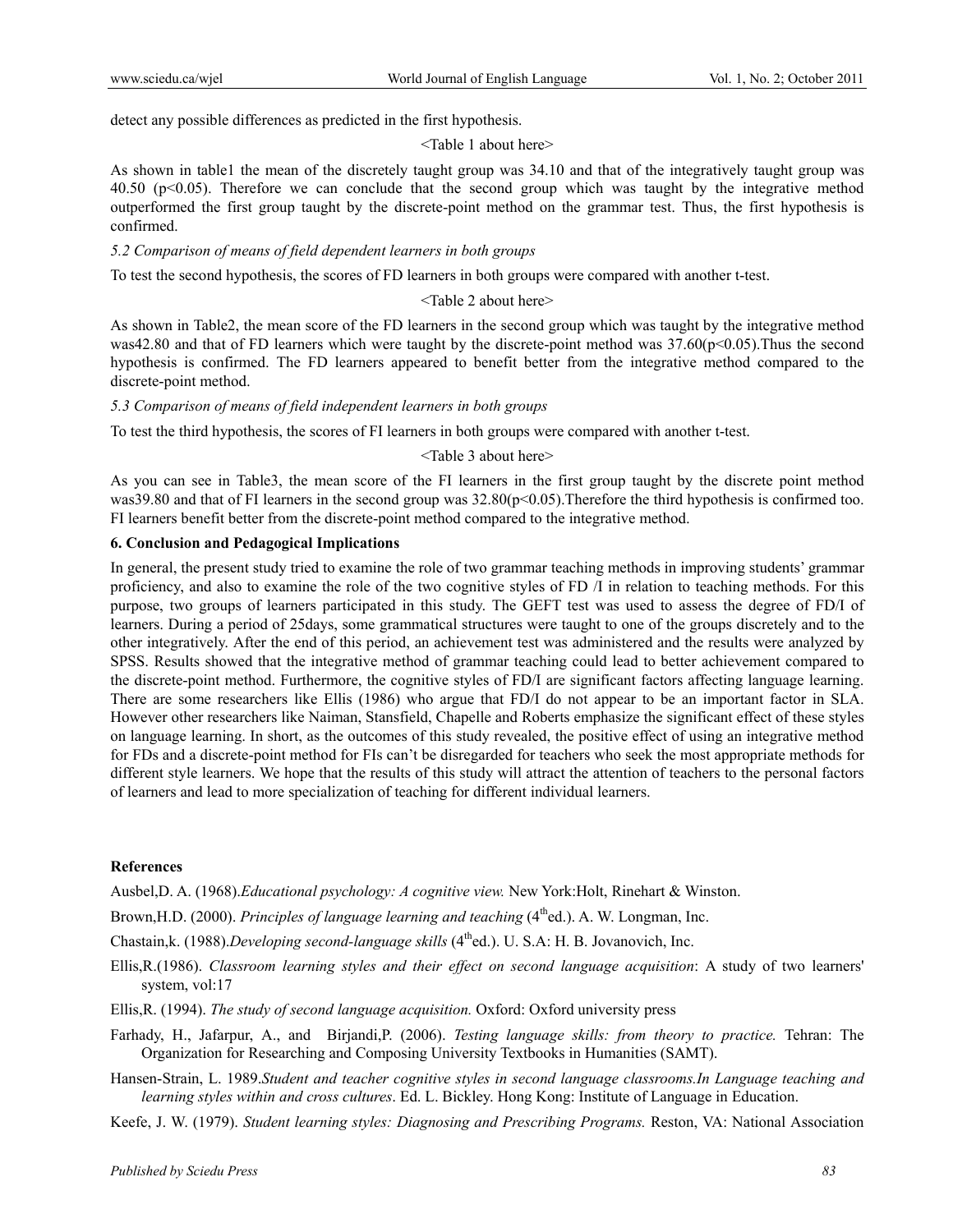of Secondary School Principals.

Oller,W. J. Jr. (1979). *Language tests at school.* U.S.A: McGraw. Hill, Inc.

Salehi, M. (2008).*Language testing* (5<sup>th</sup>ed.). Tehran: P. Pajoohesh.

- Skehan, P. (1991). *Individual differences in second language learning*:*Studies in Second Language Acquisition* (pp, 275-298)*.*
- Smith, L. and J. Renzulli. 1984. *Learning style preference: A practical approach for classroom teachers.* Theory into Practice, 23, 1, pp. 45–50. http://dx.doi.org/10.1080/00405848409543088
- Witkin,H. A.,Oltman,P. K., Raskin, E, and Karp, S. (1971). *Embedded figures test: Manual for the embedded figures test.*  Plato Alto, CA: Consulting Psychologist Press.

### Table 1. Paired samples statistics

| Groups<br>$sig(2-tailed)$        |         | Mean | N                 |         | Std. Deviation |        | Std. Error mean |
|----------------------------------|---------|------|-------------------|---------|----------------|--------|-----------------|
|                                  |         |      | G1:Discrete-point | 1.44106 | 34.1000        | 10     | 4.55705<br>.000 |
| G2:Integrative                   | 40.5000 |      | 10                | 2.95334 |                | .93393 |                 |
| $(p<0.05)$ ; df = 9; t = -11.012 |         |      |                   |         |                |        |                 |

#### Table 2. Paired samples statistics

| Groups<br>$Sig(2-tailed)$     | Mean            | N | Std. Deviation | Std. Error Mean |
|-------------------------------|-----------------|---|----------------|-----------------|
| G1: Discrete-point<br>1.20830 | 37.6000<br>.000 |   |                | 2.70185         |
| G2:Integrative                | 42.8000         |   | 1.64317        | .73485          |

 $(p<0.05)$ ; df = 4; t = -10.614

### Table 3. Paired samples statistics

| Groups<br>$Sig(2-tailed)$ | Mean   | N       | Std. Deviation | Std. Error Mean |
|---------------------------|--------|---------|----------------|-----------------|
| Discrete-point<br>$G1$ :  |        | 39.8000 |                | 5               |
| 1.48324                   | .66332 |         | .000           |                 |
| Integrative<br>$G2$ :     |        |         | 32.800         | 5               |
| 1.48324                   | .66332 |         |                |                 |

 $(p<0.05)$ ; df = 4; t = 11.068

## **Appendix A:** Proficiency test © Oxford University Press e

NAME:

Underline the correct answers.

**1** Hi! My name's Jaime and I… from Spain.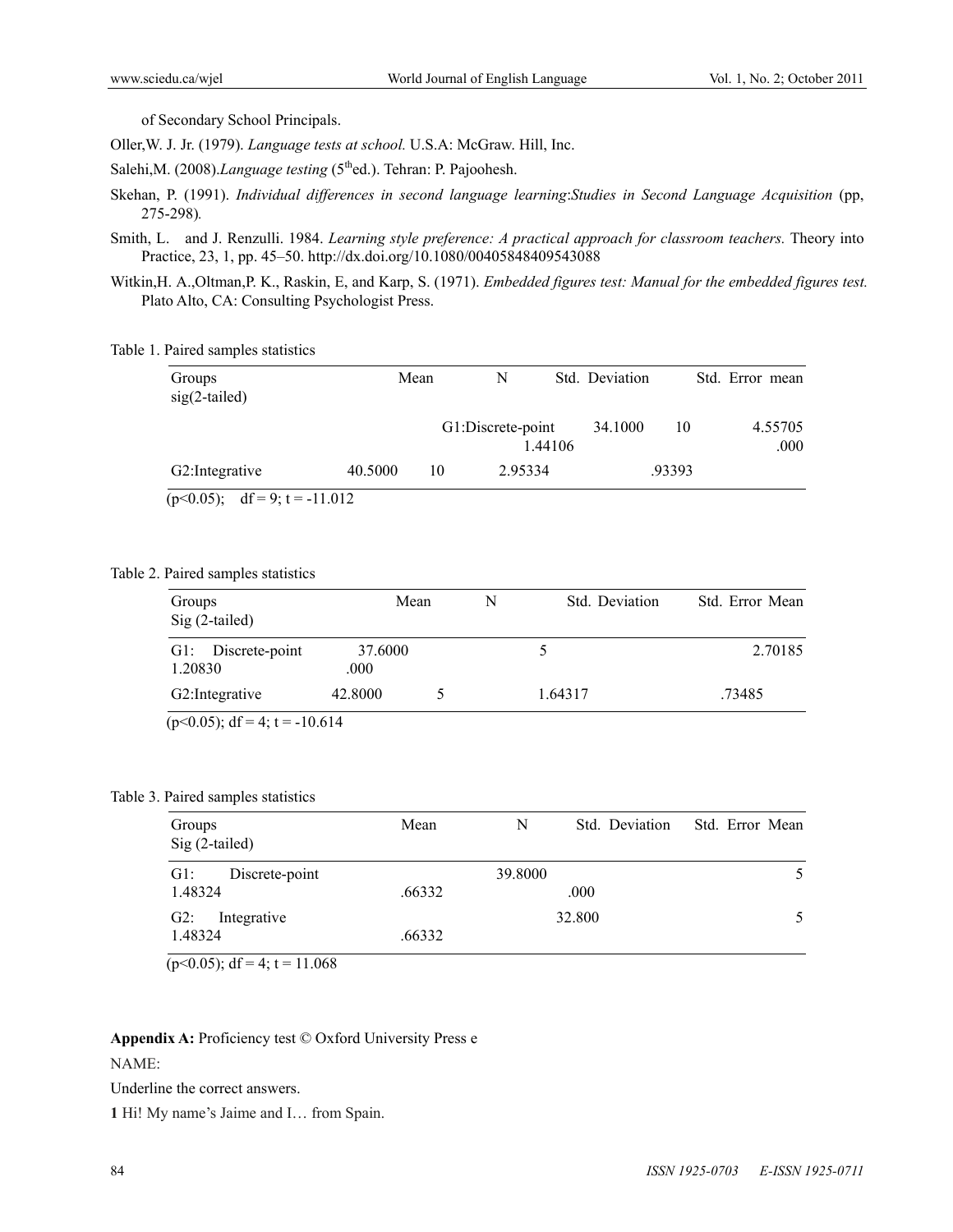**a.** is **b.** are **c.** am **2** We… live in England. **a.** don't **b.** doesn't **c.** not **3** Where …your brother work? **a.** are **b.** do **c.** does **4** My friends… travel to school by bus. **a.** doesn't **b.** don't **c.** aren't **5** There …plants in the kitchen. **a.** aren't any **b.** isn't any **c.** not any **6 …**flowers in the living room. **a.**There is any **b.** There are some **c.** Are there some **7** Maria …speak French. **a.** cans not **b.** can't **c.** doesn't can **8** Where …you yesterday evening? **a.**was **b.** are **c.** were **9** What …you last weekend? **a.** do / buy **b.** did / buy **c.** did / bought **10** We …on holiday last year. **a.** didn't go **b.** didn't went **c.** don't went **11** I … Dominic 2 years ago. **a.** met **b.** meet **c.** am meeting **12** The milk is ..than the water. **a.** many **b.** more **c.** much **13** How many… are in the fridge? **a.** sausage **b.** cheese **c.** eggs **14** Life in the city is …than life in the country. **a.** fast **b.** faster **c.** the fastest **15** What's the… hotel in your town? **a.** best **b.** better **c** . most good **16** She…a new dress because it's her birthday today. **a.** 's wearing **b.** 's wear **c.**wearing **17** What …you… when you leave university? **a.** be / going to do **b.** are / go to do **c.** are / going to do **18** …did you go to the cinema with last night? **a.** when **b.** who **c.** how **19** …you ever… to Japan? **a.** have / been **b.** do / been **c.** has / been **20** The students have …finished their test. **a.** yet **b.** ever **c.** just **21** .last year, I …on a trip. **a.** will go **b.** went **c.** go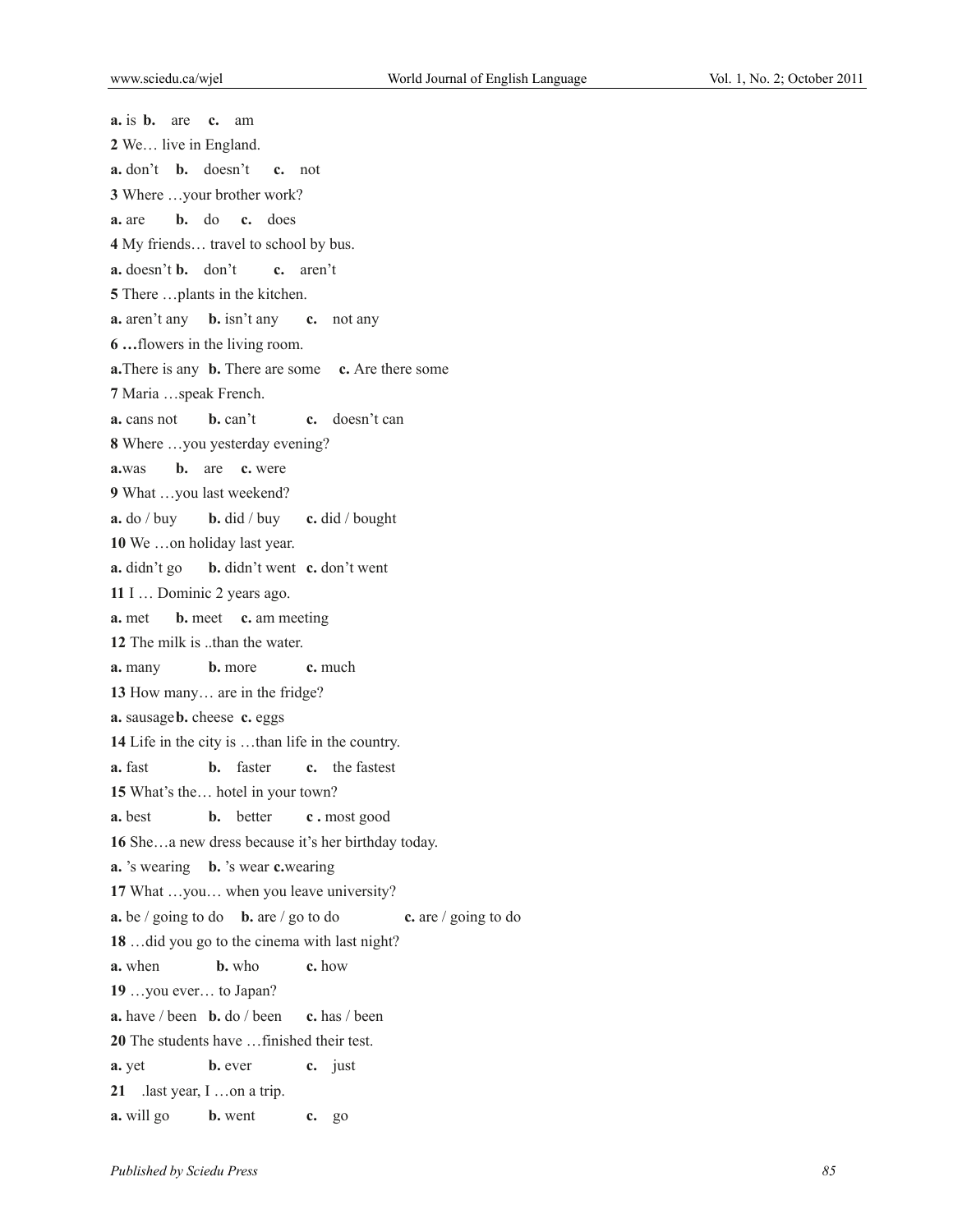**22** My friend….help me tomorrow. **a.** will **b.** didn't **c.** don't **23** People usually … in the kitchen **a.** cooking **b.** will cook **c.** cook **24** My brother …engaged last week. **a.** went **b.** had **c.** got **25** what …you do? I'm a doctor. **a.** do **b.** will **c.** are **26** Where …you… last summer? **a.**  $\frac{di}{d}$  / go **b.** are / going **c.**  $\frac{d}{d}$  / go **27** What …your sister… on TV at the moment? **a.** does / watch **b.** is / watch **c.** is / watching **28** We …a pet in our house. **a.** don't have **b.** don't have got **c.** don't got **29** I met a friend as I… home last night. **a.** was walking **b.** am walking **c.** have been walking **30** We've got… cheese than bread. **a.** much **b.** a little **c.** more **31** The Internet is ….fantastic than the TV. **a.** many **b.** more **c.** – **32** We… to go to Australia next year. **a.** 're hoping **b.** 're looking forward **c.** love **33** Listen! The phone's ringing. I… it. **a.** answer **b.** 'm answering **c.**'ll answer **34** Joe isn't …Roberto. **a.** as tall than **b.** tall as **c.** as tall as **35** Moscow is the… city in the world. **a.** more expensive **b.** most expensive **c.** expensive **36** How many novels… J. K. Rowling? **a.** has / write **b.** has / written **c.** has / wrote **37** We… in this town since last summer. **a.** 've lived **b.** will live **c.** live **38** Do you …get up early every day? **a.** must **b.** should **c.** have to **39** If I …my exams, I'll go to university. **a.** 'll pass **b.** passed **c.** pass **40** The *Mona Lisa…* by Leonardo da Vinci. **a.** painted **b.** was painted **c.** has been painted **41** Was your bag… on a train? **a.** steal **b.** stole **c.** stolen **42** I'd buy a lot of new clothes if I …more money.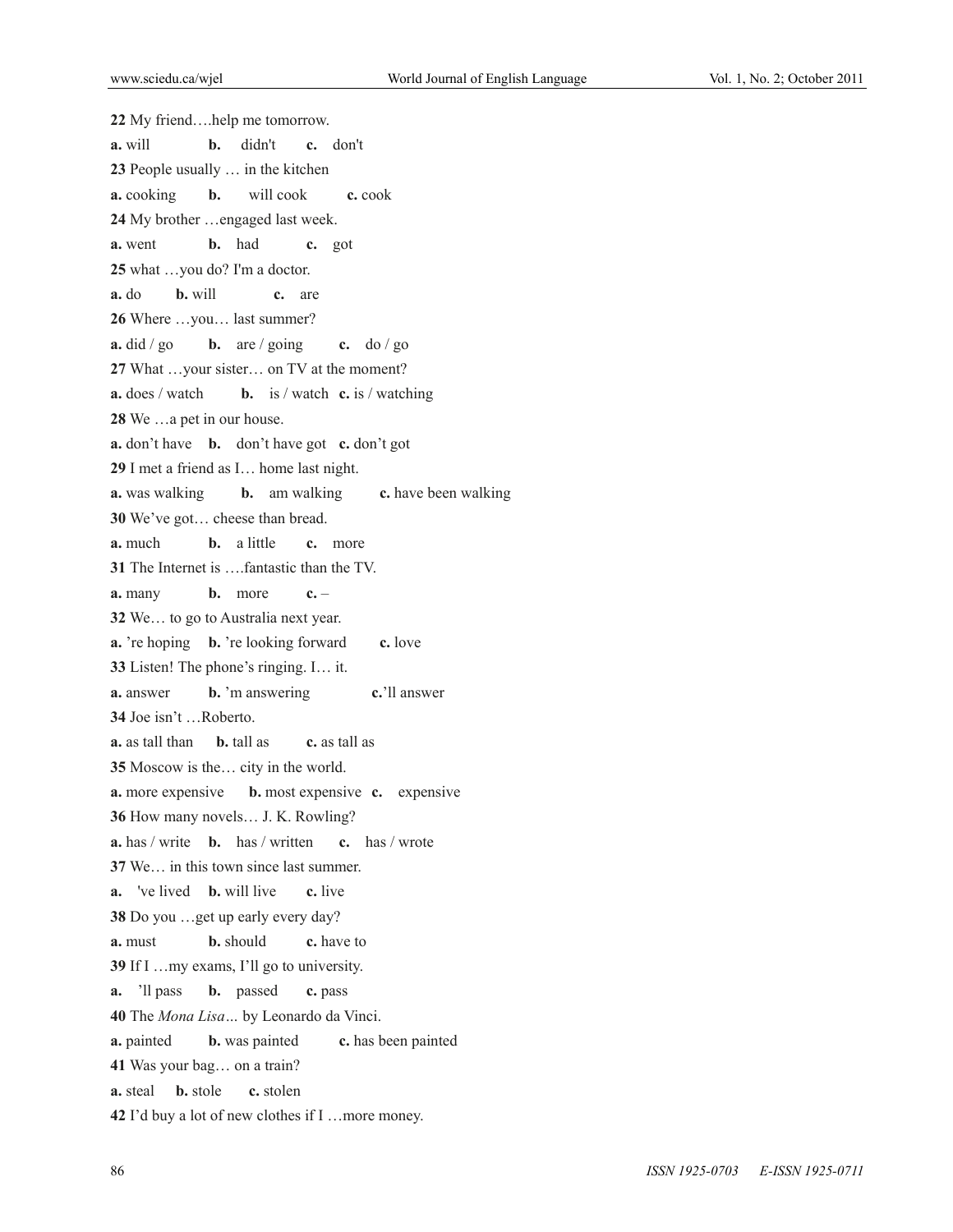**a.**would have **b.** had **c.** have **43** She's got a lot of homework, so she …go to the cinema. **a.** don't might **b.** might not **c.** mights not **44** I'm… excited about my sister's wedding. **a.** so **b.** such **c.** such as **45** We're tired because we… since 6 a.m. **a.** are travelling **b.** have been travelling **c.** travelling **46** …did you go yesterday? **a.**what **b.** where **c.** how many **47** Our visit to India was…. **a.** fascinated **b.** fascinating **c.** fascinate **48** I'd like to… for a summer job. **a.**apply **b.** applying **c.** applied **49** You've… a lot of weight! **a.** put **b.** missed **c.** lost **50** Our car …. on the motorway last night. **a.** broke down **b.** break down **c.** will break down

#### **Post-test:**

| Check the correct answer:             |                                           |                                                                           |        |                  |
|---------------------------------------|-------------------------------------------|---------------------------------------------------------------------------|--------|------------------|
| 1. a. They not start school at night. |                                           | b. They don't start at night school.                                      |        |                  |
| c. They don't start school at night.  |                                           | d. They start school night.                                               |        |                  |
| 2.  she TV in the afternoon?          |                                           |                                                                           |        |                  |
| a.do/watch                            | b. do/watches                             | c. does/watch                                                             |        | d. does/watches  |
|                                       | 3. Where you? It's only six o'clock!      |                                                                           |        |                  |
| a.are/go b. are/going                 |                                           | c.do/going                                                                |        | d. going/are     |
| 4. She TV in the evenings.            |                                           |                                                                           |        |                  |
| a.watches                             | b. watch                                  | c. watching                                                               |        | d. watchs        |
| $5. \dots \dots$ $\dots$ Tom get up?  |                                           | At $6.00$ a.m.                                                            |        |                  |
| a.does/when b.do/when                 |                                           | c. when/does                                                              |        | d. when/do       |
| 6. Do you get up at ten?              |                                           |                                                                           |        |                  |
|                                       | a.I get up at ten. b. no, I get up at ten | c. yes, I do                                                              |        | $d.$ I don't     |
|                                       |                                           | 7.  does Joe go to London? He goes to London On Mondays.                  |        |                  |
| a what time                           | b. when                                   | c. how                                                                    |        | d. where         |
| 8. Where does your sister work?       |                                           |                                                                           |        |                  |
|                                       | a. She's a doctor b. In a hospital        | c.On weekends                                                             |        | d. Yes she does. |
| 9. Which country  from?               |                                           |                                                                           |        |                  |
|                                       |                                           | a. Tom is coming b. Does Tom come c. Is coming Tom                        |        | d. Comes Tom     |
|                                       |                                           | 10. Father leaves home at 7 o'clock so that he can be in his office at 8. |        |                  |
| a.                                    | b. from                                   | $c_{\cdot}$<br>at                                                         | d. for |                  |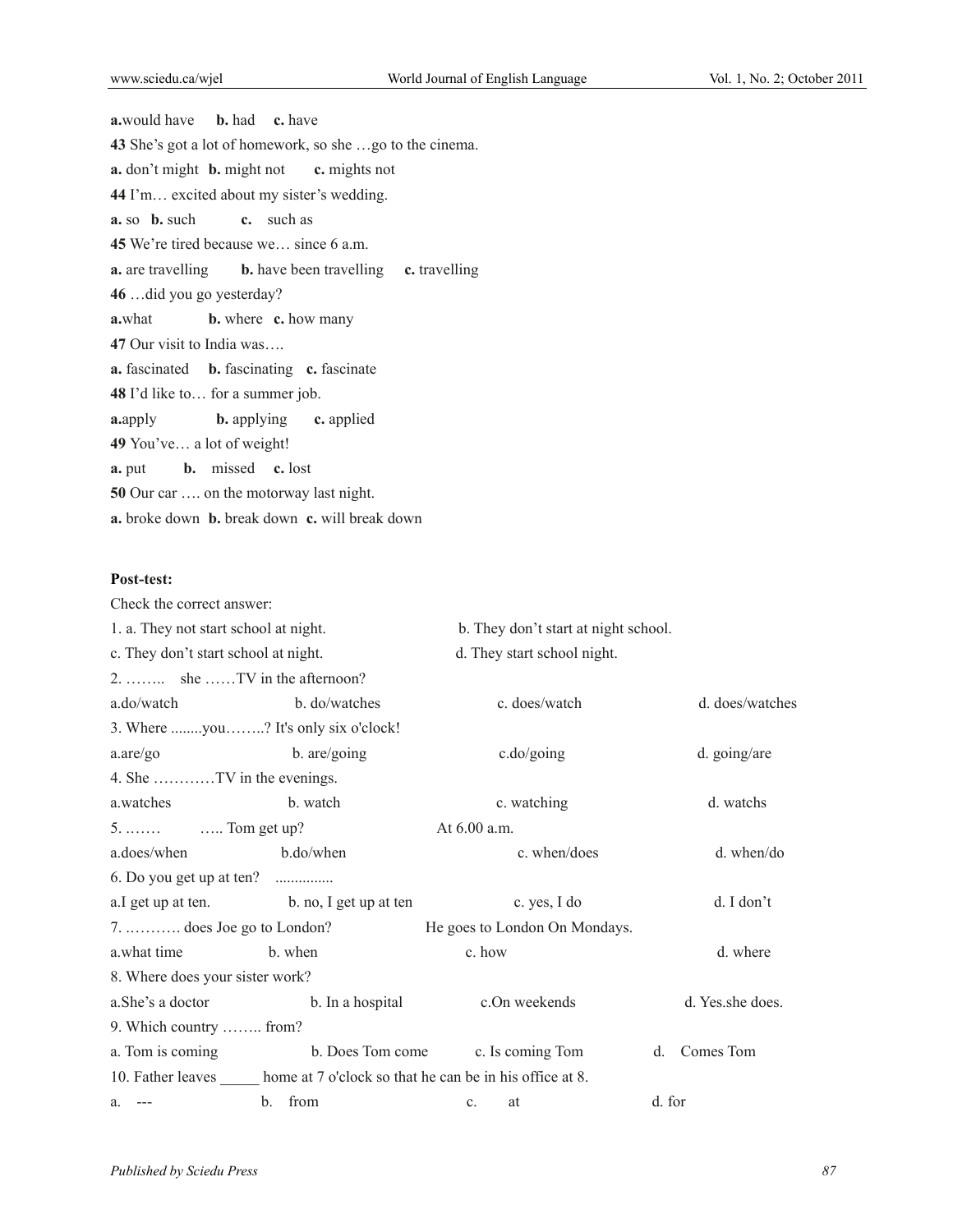| 11. "What is he doing?" "               |                                                         |                                                         |                       |
|-----------------------------------------|---------------------------------------------------------|---------------------------------------------------------|-----------------------|
|                                         |                                                         | a. He has lunch b. He's doing it. c. He's having lunch. | d. He's an economist. |
|                                         | 12. I usually wear skirts, but today I ______ trousers. |                                                         |                       |
| a. wear                                 | b. wearing                                              | c.am wearing                                            | d. wears              |
| 13. What are you doing Steve?           |                                                         |                                                         |                       |
| a. I wash the car                       |                                                         | b. I'm washing the car c. I washing the car             | d. I do wash the car  |
|                                         | 14.  are going to work? My parents are going to work.   |                                                         |                       |
| a. who                                  | b. what                                                 | c. where                                                | d. why                |
| 15.  does Andrei exercise?              |                                                         | She exercises in the evening.                           |                       |
| a. where                                | b. when                                                 | c. who                                                  | d. how                |
|                                         |                                                         | Yes. He's playing tennis.                               |                       |
| a. Is he playing tennis?                |                                                         | b. what is he playing?                                  |                       |
| c. He is playing tennis?                |                                                         | d. does he play tennis?                                 |                       |
|                                         | 17. Jack rides her bike to school. She  drive.          |                                                         |                       |
| a.isn't                                 | b. doesn't                                              | c. does                                                 | d. don't              |
| 18. My parents' friend  in the city.    |                                                         |                                                         |                       |
| a.lives                                 | b. live                                                 | c. living                                               | d. are living         |
|                                         | 19. Jane  work but her father  a job.                   |                                                         |                       |
| a.doesn't/has                           | $b.$ don't/has                                          | c. doesn't/have                                         | d. don't'/have        |
| 20. does she like it? She hates it.     |                                                         |                                                         |                       |
| a. how                                  | b. what                                                 | c. why                                                  | $d.$ -----            |
|                                         | 21.  do you  I'm a cashier.                             |                                                         |                       |
| a.where/do                              | b. what/work                                            | c. what/do                                              | d. where /work        |
| 23. My mother shops weekends.           |                                                         |                                                         |                       |
| a.at                                    | b. on                                                   | $c$ . in                                                | $d.$ ------           |
| 24.  Chris  in a house?                 |                                                         |                                                         |                       |
| b. does/lives<br>a.does/live            |                                                         | c. do/live                                              | d.do/lives            |
| 25. There aren't chairs in the kitchen. |                                                         |                                                         |                       |
| a.no                                    | b. any                                                  | c. some                                                 | d. a                  |
| 26. There isn't  desk in the bedroom/   |                                                         |                                                         |                       |
| a.a                                     | b. no                                                   | c. any                                                  | d. some               |
|                                         | 27. "Hello, David. How  you?" "  fine, thanks."         |                                                         |                       |
| a. is/he's                              | b. are/I'm                                              | c. are/he's                                             | $d.$ is/I'm           |
|                                         | 28. "Hi, I'm Jack." "Hi Jack.  nice to meet you."       |                                                         |                       |
| a. I'm                                  | b. You're                                               | c. He's                                                 | d. It's               |
| 29. " they your friends?"               |                                                         |                                                         | "No. They're not."    |
| b. Is<br>a. Are                         | c.Who                                                   |                                                         | d. What               |
| 30. "Who are you?" "My name  Bob."      |                                                         |                                                         |                       |
| $b.$ is<br>a. are                       | c. am                                                   |                                                         | d. were               |
| 31. Where is the newspaper?             | It's the box.                                           |                                                         |                       |
| b. behind<br>a. under                   | c. in                                                   | d. on                                                   |                       |